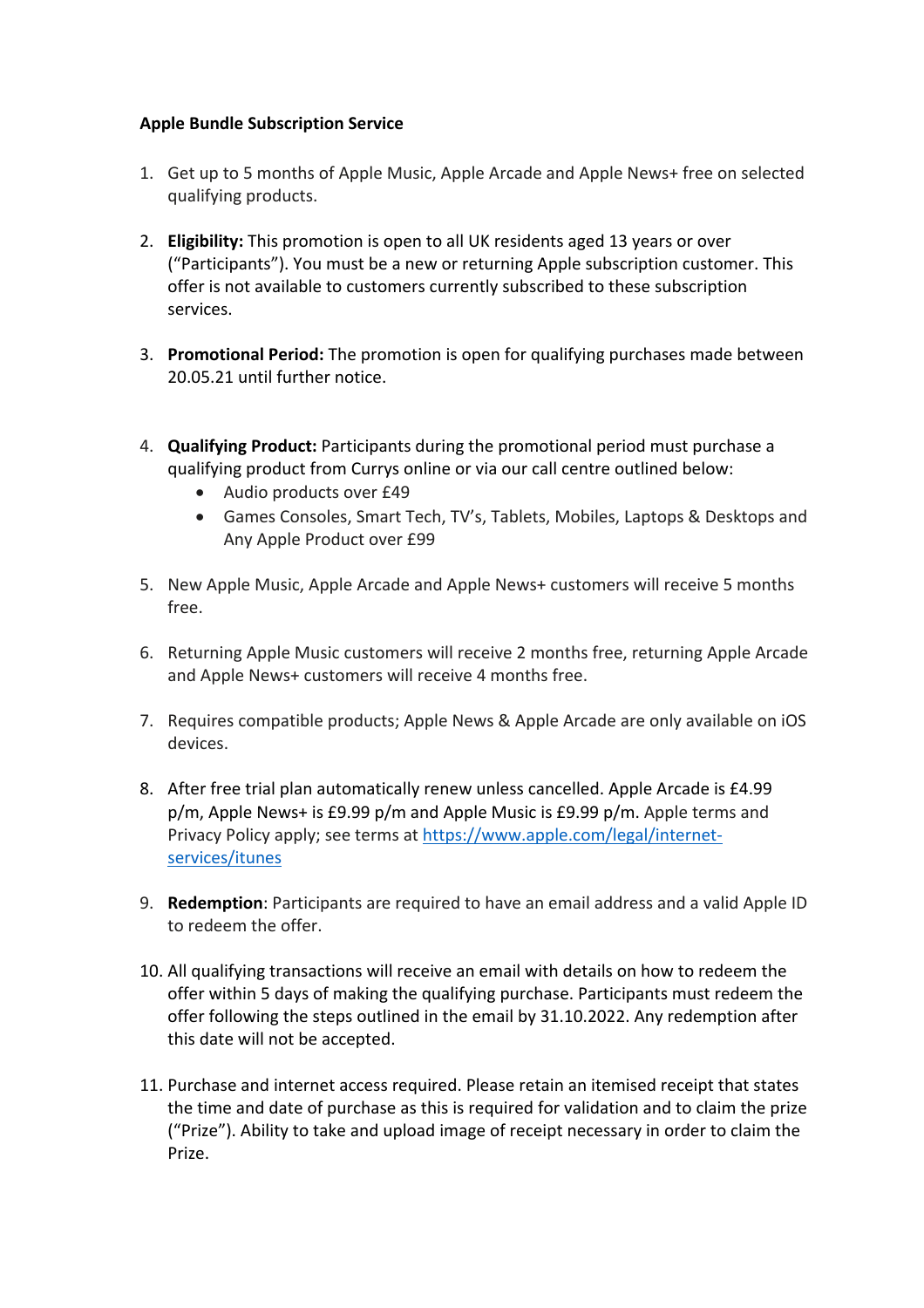- 12. Max 1 entry per purchase. Maximum of one entry per itemised receipt for each person, per week.
- 13. A Participant may not enter on behalf of someone else. No bulk entries. Bulk entries from trade, consumer groups or third parties will not be accepted. An itemised receipt can only be entered once. Entrants who purchase more than one Participating Product in a single transaction will only be counted as one entry
- 14. **General**: The free trial in this Promotion cannot be returned, exchanged for cash or for any alternative products.
- 15. The Promoter reserves the right to immediately disqualify anyone tampering with the operation of the website, for example entering without a correct and valid transaction receipt or person who is entering with false identity.
- 16. The decision of the Promoter is final, and binding and no correspondence will be entered into regarding the outcome of this promotion.
- 17. In the event of circumstances outside the reasonable control of the promoter, or otherwise where fraud, abuse, and/or an error (human or computer) affects or could affect the proper operation of this promotion, and only where circumstances make this unavoidable, the Promoter reserves the right to cancel or amend the promotion, gift or these terms and conditions, at any stage, but will always endeavour to minimize the effect to participants in order to avoid undue disappointment.
- 18. This promotion is governed by English law and subject to the exclusive jurisdiction of the English courts, unless you live in another part of the UK, in which case your local courts have jurisdiction.
- 19. The Promoter will only use the personal details supplied for the administration of the promotion, which will include an email to send you the redemption details, and for no other purpose, unless we have your consent. Your personal details will at all times be kept confidential and in accordance with current data protection legislation. Click [here] for the Promoter's Privacy Policy. If you would like to request access to your personal data, or have any inaccuracies rectified, please visit the promoter's privacy policy for details of how to contact us. By participating in the Promotion, you agree to the use of your personal data as described here.
- 20. By participating in the promotion participants are deemed to have accepted these terms and conditions.
- 21. If any of these clauses should be determined to be illegal, invalid or otherwise unenforceable then it shall be severed and deleted from these terms and conditions and the remaining clauses shall survive and remain in full force and effect.